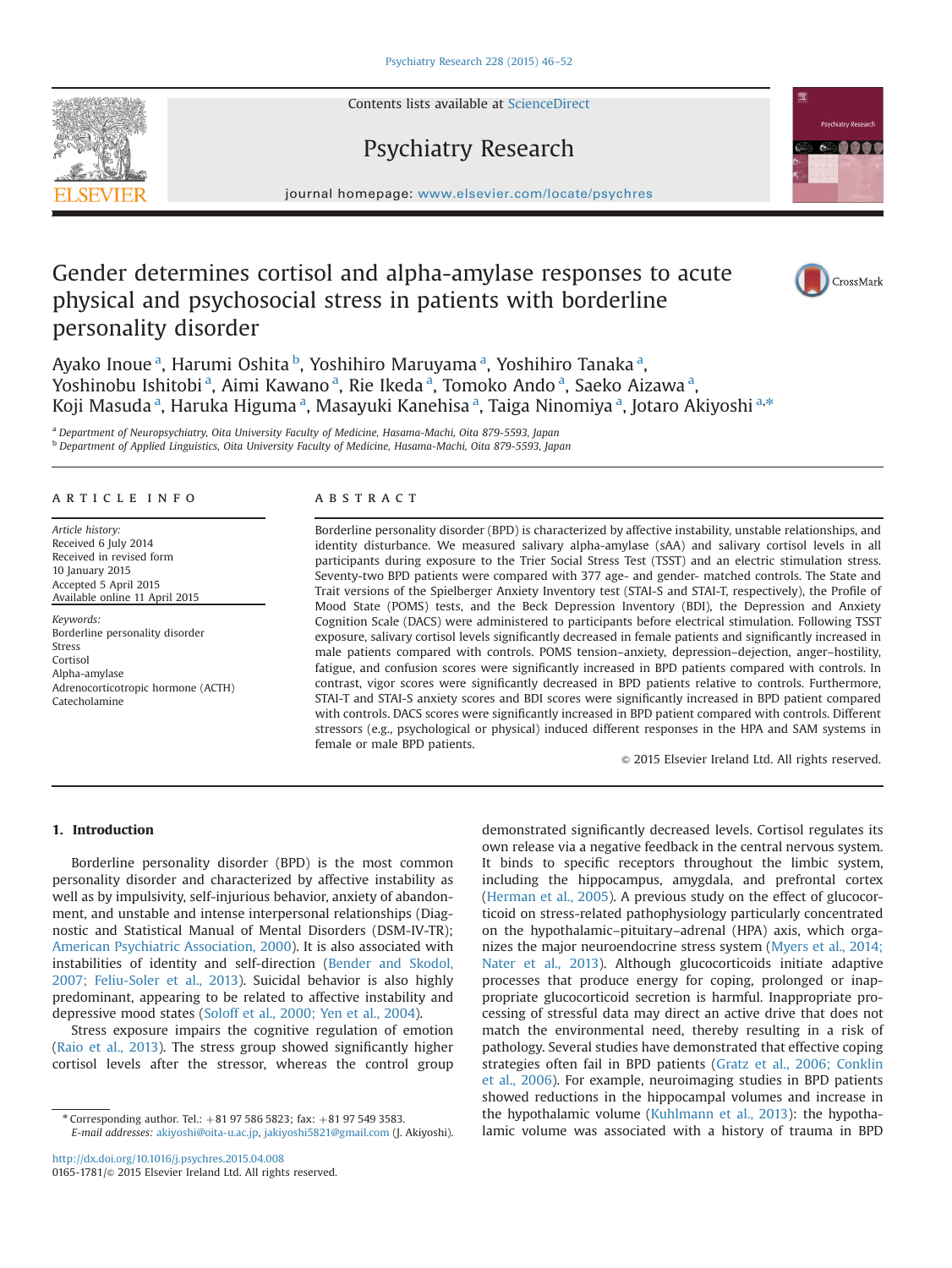patients. BPD patients have enhanced cortisol levels under basal states compared with healthy controls [\(Carvalho Fernando et al.,](#page--1-0) [2012\)](#page--1-0). Female adolescents with non-suicidal self-injury showed an attenuated cortisol response to TSST [\(Kaess et al., 2012](#page--1-0)). Female BPD patients showed heightened resting cortisol levels and intense subjective negative emotional arousal among those with BPD, as well as reduced psychobiological reactivity to TSST ([Scott](#page--1-0) [et al., 2013](#page--1-0)). Enhanced stress in BPD might reduce cortisol response and salivary alpha-amylase (sAA) increase and change of heart rate variability after physical and psychological stress.

Increasing evidence indicates that changes in HPA activity may contribute to BPD ([Wingenfeld et al., 2010\)](#page--1-0). Furthermore, higher basal cortisol levels have been reported in BPD patients ([Wingenfeld et al., 2007\)](#page--1-0), although changes in the function of the HPA axis in BPD appear to be effected by comorbid symptomatology. The studies of HPA activity in BPD have been crosssectional, and therefore, no causal inferences can be made about how "changes in HPA activity" "contribute to BPD". The dexamethasone suppression test (DST) has been extensively used to identify abnormal HPA axis feedback regulation. In BPD patients, DST outcomes vary with comorbid psychopathology ([Zimmerman](#page--1-0) [and Choi-Kain, 2009](#page--1-0)). Decreased cortisol suppression by dexamethasone has also been reported in non-depressed BPD patients ([Lieb et al., 2004](#page--1-0)). However, there have been inconsistent results regarding increased feedback inhibition in BPD patients [\(Carrasco](#page--1-0) [et al., 2007\)](#page--1-0). BPD symptoms suggested amplified cortisol reactivity to a test stressor only in participants with low degrees of posttraumatic stress disorder (PTSD) symptoms ([Dixon-Gordon et al.,](#page--1-0) [2013\)](#page--1-0). In participants with prominent levels of PTSD symptoms, there was no indication of an association between BPD symptoms and cortisol reactivity. [Nater et al. \(2010\)](#page--1-0) reported that the plasma adrenocorticotropic hormone (ACTH)/cortisol ratio, salivary cortisol levels, and alpha-amylase responsiveness were decreased in unmedicated female BPD patients compared with healthy control. No significant differences for ACTH levels and catecholaminergic responses were detected. Stress hormone response to psychosocial stress in BPD showed that prominent dissociative symptoms in BPD were associated with greater HPA axis and noradrenergic reactivity to stress ([Simeon et al., 2007\)](#page--1-0). Female BPD participants showed more delayed cortisol response than control participants after psychosocial stress [\(Walter et al., 2008](#page--1-0)). These data failed to provide consistent conclusions, because of differences in gender, numbers, and participant stressor. Thus, it remains unclear whether BPD patients show different HPA axis stress reactivity. Some reports have shown an association between autonomic function and emotional dysregulation [\(Porges, 2003](#page--1-0)).

The parasympathetic component of the autonomic nervous system (ANS) differentiates response profiles between individuals diagnosed with BPD and controls [\(Austin et al., 2007](#page--1-0)), with BPD patients having comparatively increased sympathetic activity and decreased parasympathetic activity during a social stressor task ([Weinberg et al., 2009\)](#page--1-0). [Elices et al. \(2012\)](#page--1-0) assessed the emotional response and heart rate in BPD patients and healthy controls while watching emotional films. The heart rates of BPD patients increased lesser than that of controls when watching frightening, sad, and anger-inducing films. No significant differences were found between BPD patients with or without psychotropics (benzodiazepines or antipsychotics) use and healthy controls. Research has variably suggested both increased and decreased ANS activity in BPD patients [\(Austin et al., 2007; Kuo and Linehan,](#page--1-0) [2009\)](#page--1-0). Because heart rate is regulated by both sympathetic and parasympathetic innervations more precise measures of sympathetic and parasympathetic activity are needed to evaluate this accurately. Recent reports have demonstrated that the sAA and cortisol are valid and reliable markers of central sympathetic activity and HPA axis activity ([Nater and Rohleder, 2009; Ishitobi](#page--1-0) [et al., 2010; Tanaka et al., 2012a, 2012b, 2013; Maruyama et al.,](#page--1-0) [2012; Kawano et al., 2013; Tamura et al., 2013\)](#page--1-0) and they may be used as a non-invasive markers of sympathetic activity [\(Chu et al.,](#page--1-0) [2013\)](#page--1-0). In addition, there has been controversy about whether sAA reflects sympathetic activity specifically, or if it is a more general marker of autonomic activity, with some evidence suggesting that it reflects activity of both autonomic branches [\(Bosch et al., 2011\)](#page--1-0).

Further, although maladaptive cognitions are common among BPD patients and are useful for differentiating the disorder, this part of neither the HPA axis nor the ANS is adequately studied [\(Zanarini](#page--1-0) [et al., 2013](#page--1-0)). A limited number of earlier studies have compared salivary cortisol levels, sAA levels, psychological tests and cardiac autonomic modulation among BPD patients [\(Simeon et al., 2007;](#page--1-0) [Nater et al., 2010](#page--1-0)). The present study aimed to examine the psychological, physiological, and neuroendocrine responses to physical and psychosocial stressor in female and male BPD patients compared with healthy participants. We hypothesized that BPD patients would feel greater subjective stress to an acute physiological and psychosocial stressor compared with healthy controls, that secretion of salivary cortisol is interrupted in BPD patients, indicating deregulated stress reactivity of the HPA axis, and that ANS reactivity would be deregulated in BPD patients.

### 2. Materials and methods

### 2.1. Participants

In total, 72 BPD patients and 377 healthy controls participated in the study. Eligible patients were required to meet the DSM-IV-TR criteria for BPD and to have no current alcohol/substance abuse, no medications, and no major depression. The diagnoses of BPD and other Axis II disorders were determined using the Structured Clinical Interview of the Diagnostic and Statistical Manual of Mental Disorders (DSM-IV-TR) for Personality Disorders (SCID-II) Questionnaire ([First et al., 1997\)](#page--1-0). The diagnoses were made by self-report and by clinicians via semi-structured interviews. Current Axis I diagnoses were made by a trained psychiatrist (JA) using the Mini International Neuropsychiatry Interview (MINI), a standardized psychiatric examination validated in the general population [\(Sheehan et al., 1998](#page--1-0)) according to DSM-IV-TR criteria ([Ritchie et al., 2004](#page--1-0)). Comorbid current Axis I disorders in the BPD sample were not permitted. We excluded 12 BPD patients with comorbid axis I disorder (six major depressive disorder (MDD), four panic disorder, and two bipolar disorder.

None of the participants had major medical illness according to their medical history and physical examination, and there was substance, alcohol abuse or dependence within the 12 months prior to the study. Participants took no psychotropic medication for at least 12 weeks prior to the beginning of the study. Further exclusion criteria included use of hormonal contraceptives, irregular menstrual cycles, schizophrenia, bipolar disorder, MDD, PTSD, substance abuse, and anorexia [body mass index (BMI) of  $<$  17.5)]. Healthy control participants were enrolled via advertising and were required to be free of Axis I or II disorders (SCID II). Otherwise, the same exclusion criteria as applied to BPD patients were used.

Demographic information (age and education) was collected from all participants. Participants were asked to refrain from excessive physical activity for 48 h prior to the experiment and to avoid all sporting activities and alcohol consumption for the 24 h. Furthermore, caffeine, tea and smoking were not permitted within 3 h prior to the study, and tooth brushing and eating were not allowed within 120 min of the study. To minimize circadian deviations in physiological variables, all experiments were performed in the afternoon (between 1300 h and 1700 h) and during the follicular phase of the menstrual cycle. [\(Ishitobi et al., 2010;](#page--1-0) [Tanaka et al., 2012a, 2012b, 2013; Maruyama et al., 2012; Kawano et al., 2013;](#page--1-0) [Tamura et al., 2013\)](#page--1-0). After a comprehensive explanation of the study, participants provided written informed consent for participation. The ethics committees of the Oita University Faculty of Medicine approved the study.

#### 2.2. Stress challenge

All participants were exposed to the Trier Social Stress Test (TSST) [\(Kirschbaum et](#page--1-0) [al., 1993\)](#page--1-0) and the electric stimulation; the two stress tests were performed within 1 week of each other. To minimize habituation to the experimental environment, participants were divided into small groups of four to five. As our preparation room of the experiments is narrow, the presence of many participants might induce stress. Each group was alternately assigned to receive either electric stimulation or TSST, first. The remaining experiment was administered 1 week after the first.